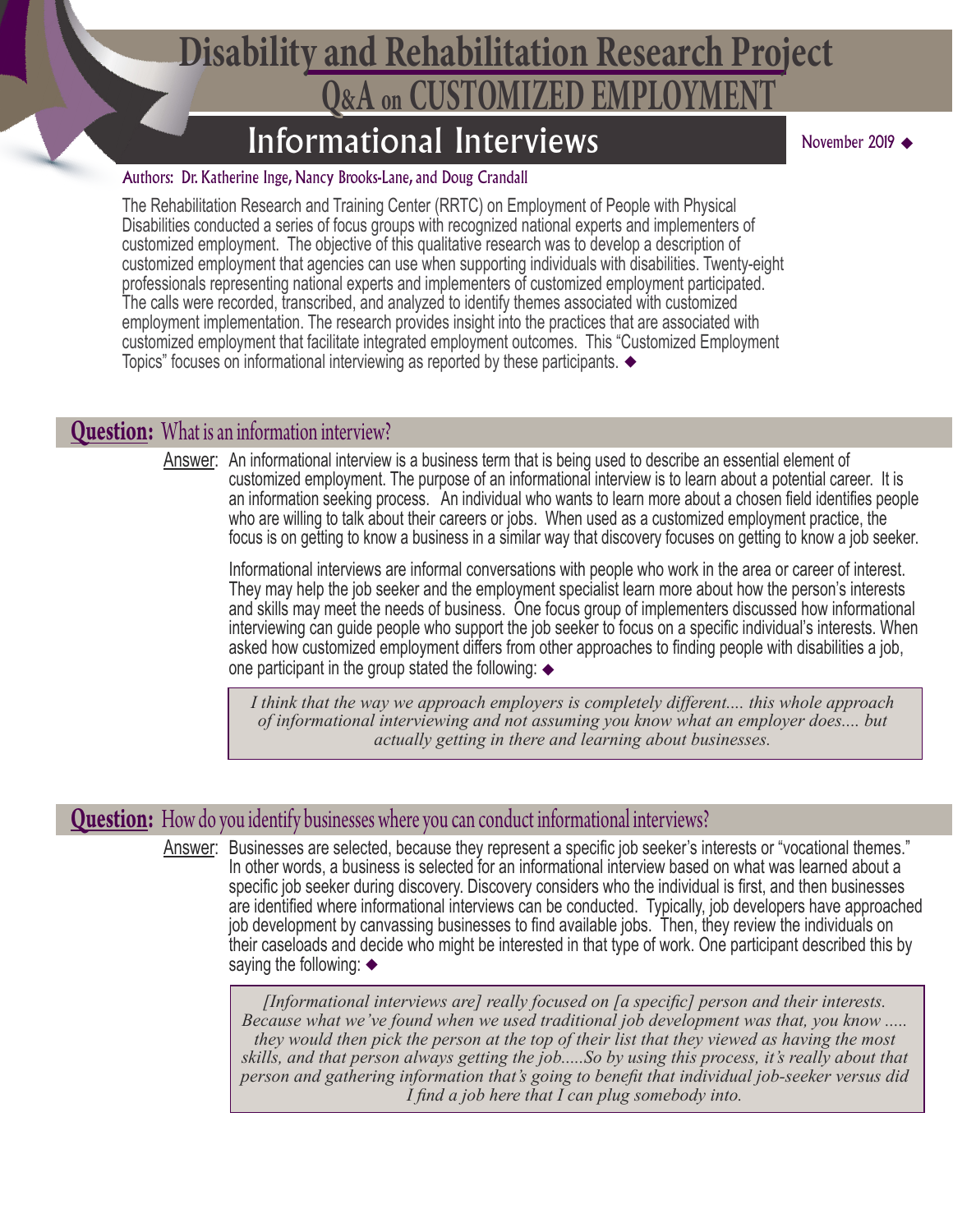### **Question:** What are vocational themes?

Answer: Vocational themes are areas of interest for a job seeker that guide a job search. They should be broad such as a transportation theme versus cars, which facilitates brainstorming more broadly on possible businesses to target. A list of places where people work in the community that have an interest in a specific theme is then generated. One participant stated: ®

> So these themes are general ideas not really specific. They are broad in nature, and with **the set of the set of the set of the set of the set of the set of the set of the set of the set of the set of the set of the set of** *those themes in mind you go through the process of brainstorming a list, of ideally for each theme,....places for where there could be something, not specific job duties, but where there may be some kind of work along the lines of the person's skills and strengths.*

Social capital is a way to identify businesses on behalf of a specific job seeker. Social capital are resources acquired from interactions between people or networks of people. Employment specialists may use their own social capital to identify businesses and should not forget that the family and friends of the job seeker have social capital as well. This extends to coworkers within an agency or other social networks that people belong to in their communities. These connections create opportunities to learn more about potential work within businesses. Two different participants in the focus groups described using social capital in this way: ®

® *and it was just me happening to know someone who had something. So that is social capital. One of his themes is culinary, cooking, and we've done some things with him. ......I have a friend whose father owns a food truck...... So, I reached out to my friend and I asked him if it would be OK if I brought by to meet his father, it's an informational interview.....* 

*I went to one church [where] I happened to know the pastor, [and] started talking about this woman's interest ....talking about what she can do, very slow, data entry…She drove her electric chair by joy stick but not very well so she kind of needed very large halls and to not bump into people and things. Anyhow, the pastor identified that they were in the process of transferring all the information onto the computer of their history. He didn't care how quickly it went, but he needed it done....unbeknownst to me, she went to that church and the pastor remembered her. She got hired.*  $\begin{array}{ccccccccccccccccc} \bullet & \bullet & \bullet & \bullet & \bullet & \bullet & \bullet \end{array}$ 

#### **Question:** Do you have any suggestions on how to conduct an informational interview?

Answer: Think about an informational interview as a conversation with an employer to learn more about the work that is done at the business. The employment specialist is not going into the business to ask about available jobs. The goal is to gain information on the types of work that employees complete in order to determine if a specific job seeker's vocational goals potentially match the business. Two different participants in the focus groups described an informational interview this way.

> *One We avoid the whole: I'm here for a job discussion and just get to know the business better.*

*Working with employers [is] a very different approach. It begins from the idea that......I want to learn about your business. Not, I'm here, because I want you to hire somebody. So you're going in some sort of sense talking about the unknown. I don't know what I'm going to find. You are on a mission to learn and so then with that approach you gather information.*  $\begin{array}{ccccccccccccccccc} \bullet & \bullet & \bullet & \bullet & \bullet & \bullet & \bullet \end{array}$ 

Developing a set of questions to guide the conversation can be helpful. Questions should be open ended requiring a response from the individual using information that he or she has. In contrast, closed ended questions are ones that can be answered with "yes" or "no", which usually do not facilitate a conversation. However, it is not recommended to use a checklist of questions by going down the list and writing down the answers. This type of exchange may inhibit the conversation. Take a few notes on what is discussed if needed but pay attention to the conversation rather than writing down everything that is said. The following table provides some suggestions for questions. Employment specialists should modify these using their own words so that the discussion flows naturally. ®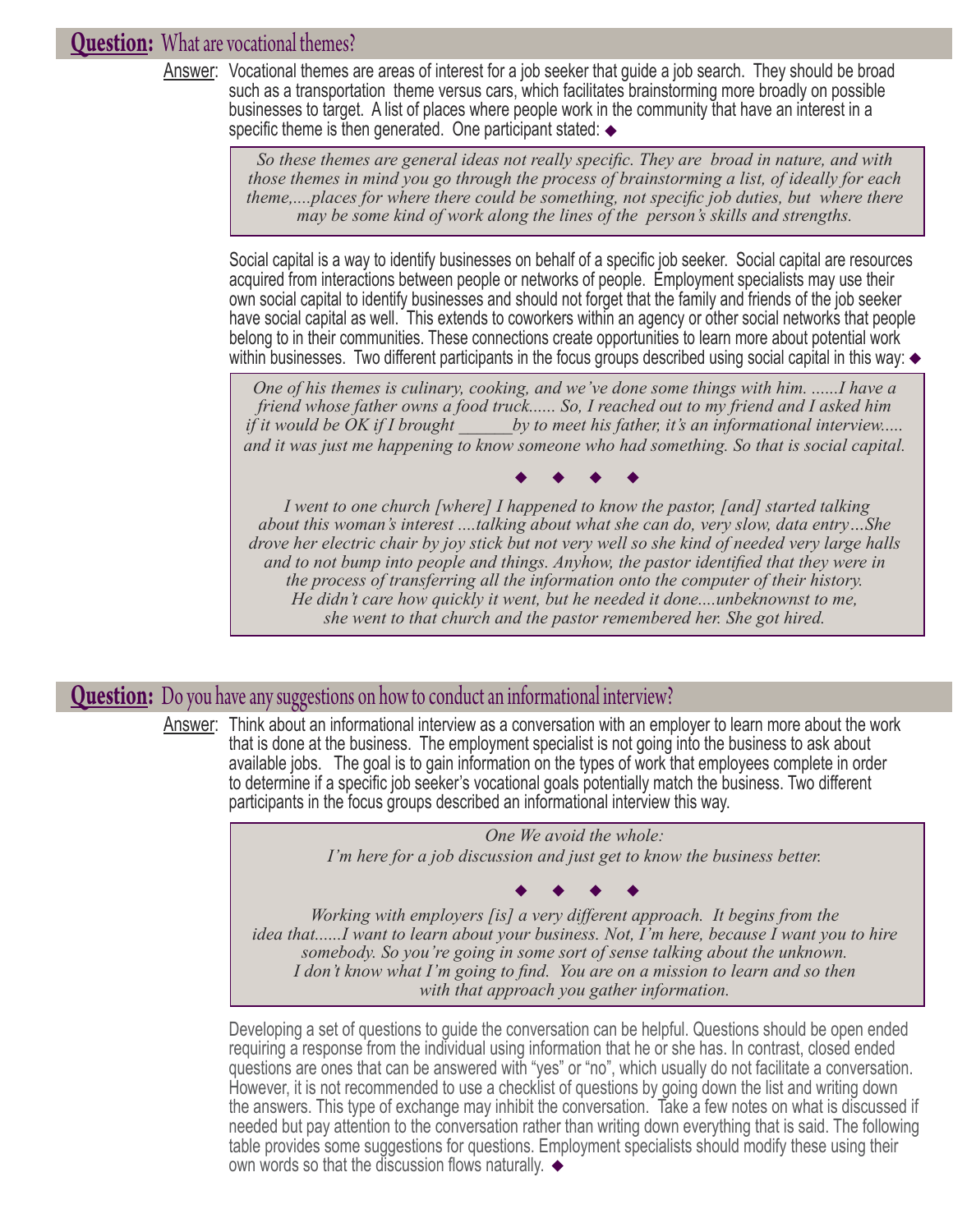| <b>Informational Interview Sample Questions</b>                                                                                                                                                                                                                                                                                          |
|------------------------------------------------------------------------------------------------------------------------------------------------------------------------------------------------------------------------------------------------------------------------------------------------------------------------------------------|
| What are you the most proud of in your business operations?                                                                                                                                                                                                                                                                              |
| What keeps your business operating smoothly?<br>$\triangleright$ Probe questions:<br>$\circ$ Can you think of anything that would improve the workflow in your business?<br>$\circ$ Are there times of day when the workflow does not go smoothly? What would improve<br>the situation?                                                  |
| Is there a product or service that you would like to provide that you aren't currently?<br>$\triangleright$ Probe questions:<br>$\circ$ What is limiting/keeping you from providing ________ (state the product or<br>service)?<br>$\circ$ Do you have a target date for when for providing __________(state the product or<br>service)? |
| What is innovative about your business?<br>$\triangleright$ Probe questions:<br>$\circ$ Who is leading the innovations?<br>○ What resources do you need to continue ___________(state the innovation that the<br>employer has described.)                                                                                                |
| How are you making improvements at your business?<br>$\triangleright$ Probe questions:<br>$\circ$ Who is leading the improvements?<br>○ What resources do you need to continue ____________ (state the improvements that<br>the employer has described.)                                                                                 |
| What plans do you have to grow your business?<br>$\triangleright$ Probe question:<br>$\circ$ What is your biggest barrier to growing your business?<br>○ How can the barrier be removed or reduced?                                                                                                                                      |
| What are the stressors that you or your employees are experiencing?<br>$\triangleright$ Probe question:<br>$\circ$ Can you think of ways that the stress could be reduced?                                                                                                                                                               |

### **Question:** Do you have any other ideas on how to prepare for an informational interview?

Answer: Employment specialists can learn about a business in many different ways before conducting an informational interview. Obviously, if someone has recommended a company, then asking that person questions about the business operations is a good idea. Researching information online is also another way to learn more about the business's products or services. Appearing interested and knowing something about the company before going there can make everyone more at ease in an unfamiliar situation. In addition, an employer may be impressed if the job seeker and employment specialist can discuss the business in a knowledgeable way. One participant talked about how he/she liked to learn more about a business before conducting an informational interview. ®

> *Before I do my informational interview, a lot of times I like to go in kind of as a secret shopper, to actually go in as a customer if possible. I think the businesses always appreciate you buying their goods or using their services. Also, it really kind of gives me an idea of what's going on in the business and if there are maybe places where they could improve..... I would know it first hand and be able to talk about that in the informational interview or to ask questions about those specific tasks that maybe I didn't see getting done or that needed more attention.*